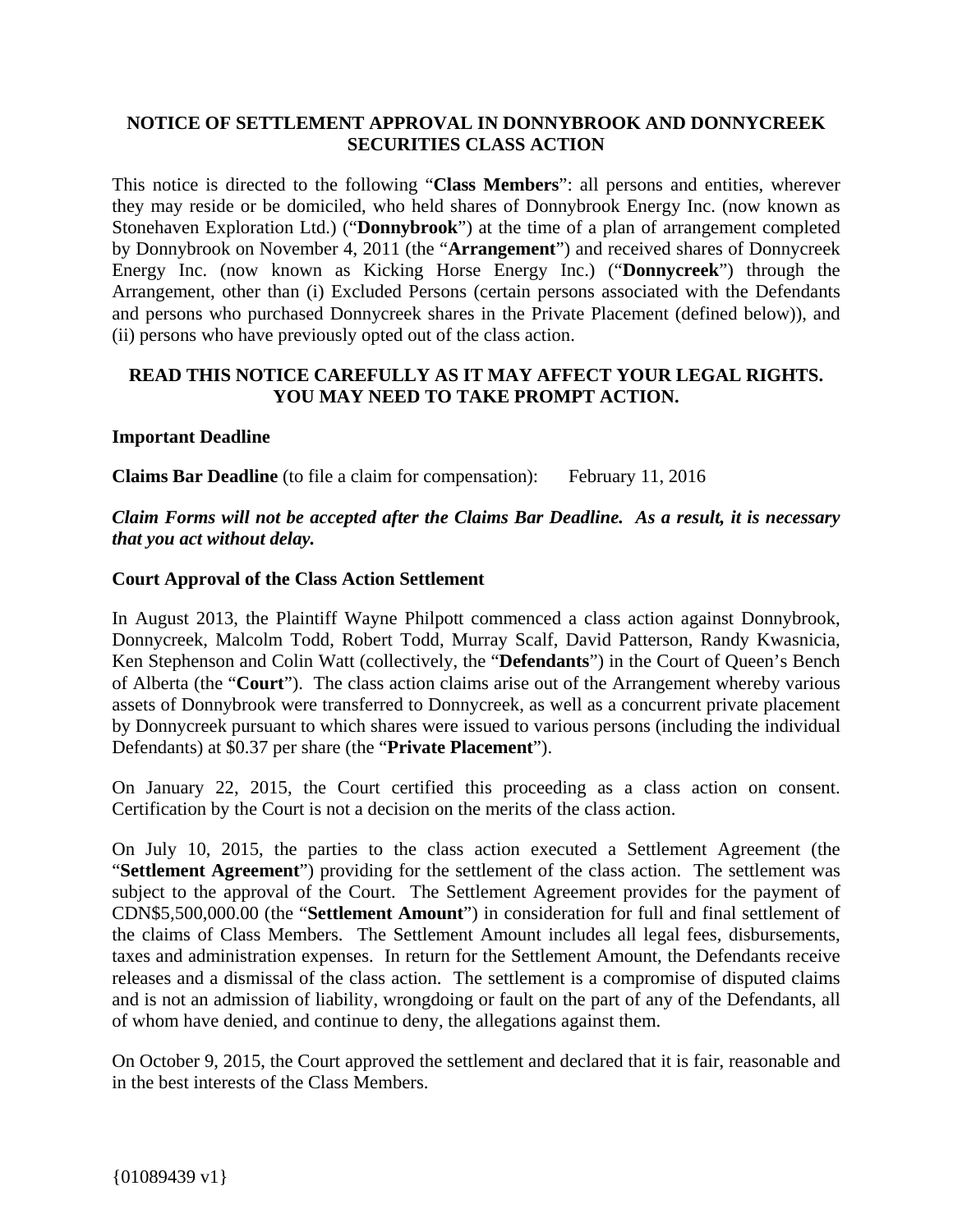The Court also awarded Siskinds LLP and Jensen Shawa Solomon Duguid Hawkes LLP (together, "**Class Counsel**") legal fees, expenses and applicable taxes in the amount of \$2,040,356.18 ("**Class Counsel Fees**"). As is customary in such cases, Class Counsel conducted the class action on a contingent fee basis. Class Counsel was not paid as the matter proceeded and funded the expenses of conducting the litigation. The amount awarded for Class Counsel Fees includes \$248,168.78 for the reimbursement of amounts spent by Class Counsel in the conduct of the class action. The remainder, net of applicable taxes, will be Class Counsel's only compensation for conducting the class action. Class Counsel Fees will be deducted from the Settlement Amount before it is distributed to Class Members.

In addition, the Court approved the payment of an honorarium of CDN\$2,000 to the Plaintiff Wayne Philpott.

Expenses incurred or payable relating to approval, notification, implementation and administration of the Settlement ("**Administration Expenses**") will also be paid from the Settlement Amount before it is distributed to Class Members.

### **Administrator**

The Court has appointed NPT RicePoint as the Administrator of the Settlement. The Administrator will, among other things: (i) receive and process the Claim Forms; (ii) make determinations of each Class Member's eligibility for compensation pursuant to the Plan of Allocation; (iii) communicate with Class Members regarding their eligibility for compensation; and (iv) manage and distribute the Settlement Amount. The Administrator can be contacted at:

| Telephone:              | 1-866-432-5534                                                                                                           |
|-------------------------|--------------------------------------------------------------------------------------------------------------------------|
| <b>Mailing Address:</b> | <b>Donnybrook Securities Litigation</b><br>Claims Administrator c/o NPT RicePoint<br>P.O. Box 3355<br>London, ON N6A 4K3 |
| Website:                | donnybrookclassaction.com                                                                                                |

### **Class Members' Entitlement to Compensation**

Class Members will be eligible for compensation pursuant to the settlement if they timely submit a completed Claim Form, including any supporting documentation, with the Administrator.

To be eligible for compensation under the settlement, Class Members must submit their Claim Form postmarked **no later than February 11, 2015** (the "**Claims Bar Deadline**").

Only Class Members are permitted to participate in the settlement. In particular, the following persons are not permitted to participate in the settlement: (i) "Excluded Persons", which are defined as the Defendants, and the past and present subsidiaries, affiliates, officers, directors, senior employees, legal representatives, heirs, predecessors, successors and assigns of Donnybrook or Donnycreek, and any individual who is an immediate member of the family of an Individual Defendant, and any other persons who purchased Donnycreek shares in the Private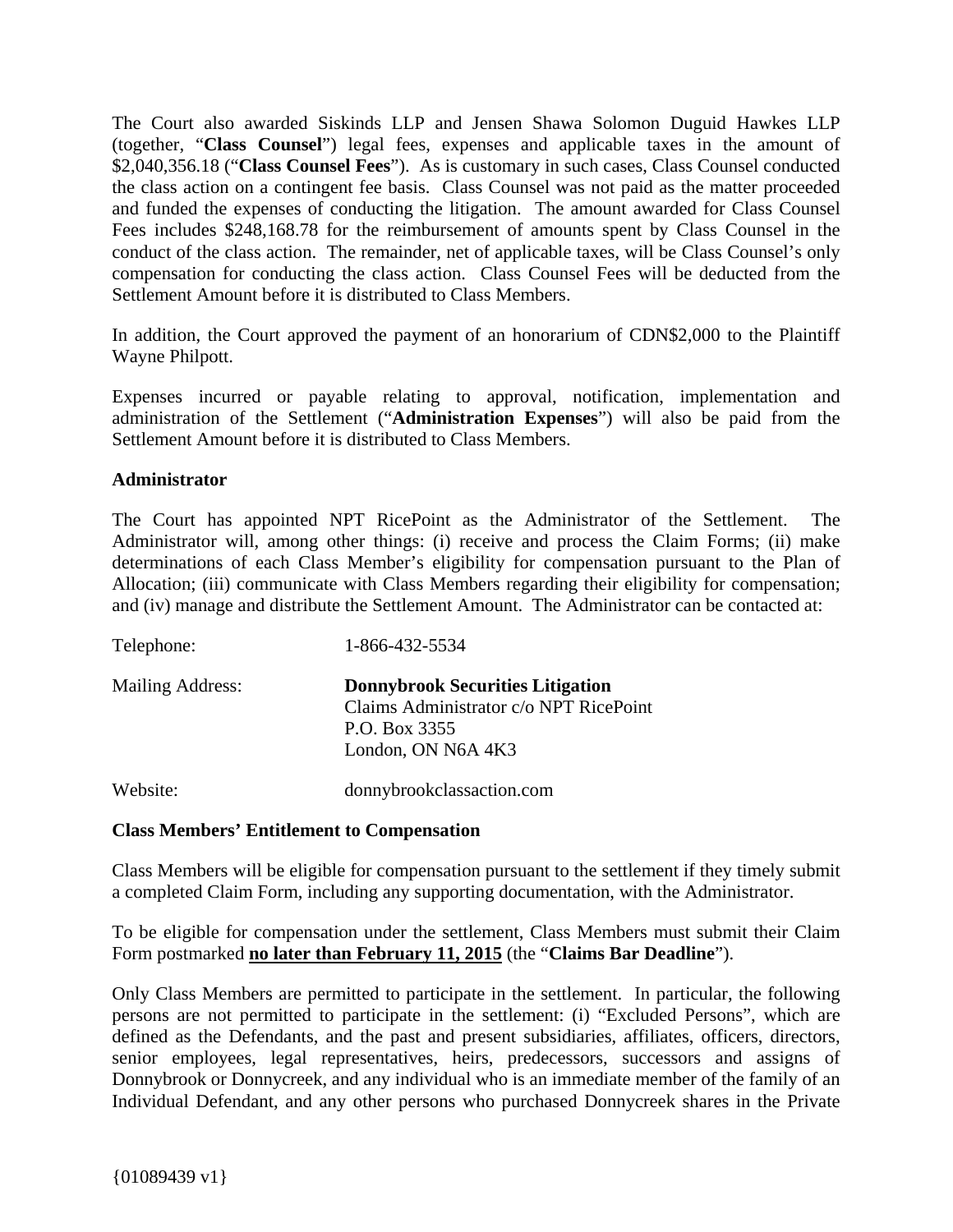Placement; and (ii) persons who have previously opted out of the class action pursuant to the certification order of the Court dated January 22, 2015.

The remainder of the Settlement Amount, after deduction of Class Counsel Fees, Administration Expenses and the honorarium to Mr. Philpott (the "**Net Settlement Amount**"), will be distributed to Class Members in accordance with the Plan of Allocation.

Under the Plan of Allocation, each Class Member who has filed a valid claim will receive a portion of the Net Settlement Amount equivalent to:

(a) the ratio of the number of Donnybrook shares held by the Class Member at the time of the Arrangement (for which the Class Member received Donnycreek shares through the Arrangement), to the number of Donnybrook shares held by all Class Members (who have filed valid claims) at the time of the Arrangement (for which those Class Members received Donnycreek shares through the Arrangement);

multiplied by:

(b) the Net Settlement Amount.

Entitlements of less than \$5.00 will not be paid.

If there is a positive balance after one hundred and eighty (180) days from the date of distribution of the Net Settlement Amount to Class Members, the Administrator shall, if feasible, allocate such balance among Class Members in an equitable and economic fashion. Any balance below \$25,000.00 which still remains thereafter shall be donated to the Alberta Law Foundation.

### **Copies of the Settlement Documents**

Copies of the Settlement Agreement and the Plan of Allocation may be found on the websites of Class Counsel at www.jssbarristers.ca/pages/class-actions/class-actions.cfm or http://www.siskinds.com/donnybrook-energy-and-donnycreek-energy/, or by contacting Class Counsel at the contact information provided below.

### **Class Counsel**

The law firms of Siskinds LLP and Jensen Shawa Solomon Duguid Hawkes LLP are Class Counsel and can be reached by telephone, toll free, at 1-877-672-2121 x 2380, by email at nicole.young@siskinds.com, or on the internet at www.siskinds.com or www.jssbarristers.ca.

### **Interpretation**

If there is a conflict between the provisions of this notice and the Settlement Agreement, the terms of the Settlement Agreement will prevail.

PLEASE DO NOT CONTACT THE COURT WITH INQUIRIES ABOUT THE CLASS ACTION OR THE SETTLEMENT. All inquiries should be directed to the Administrator or Class Counsel.